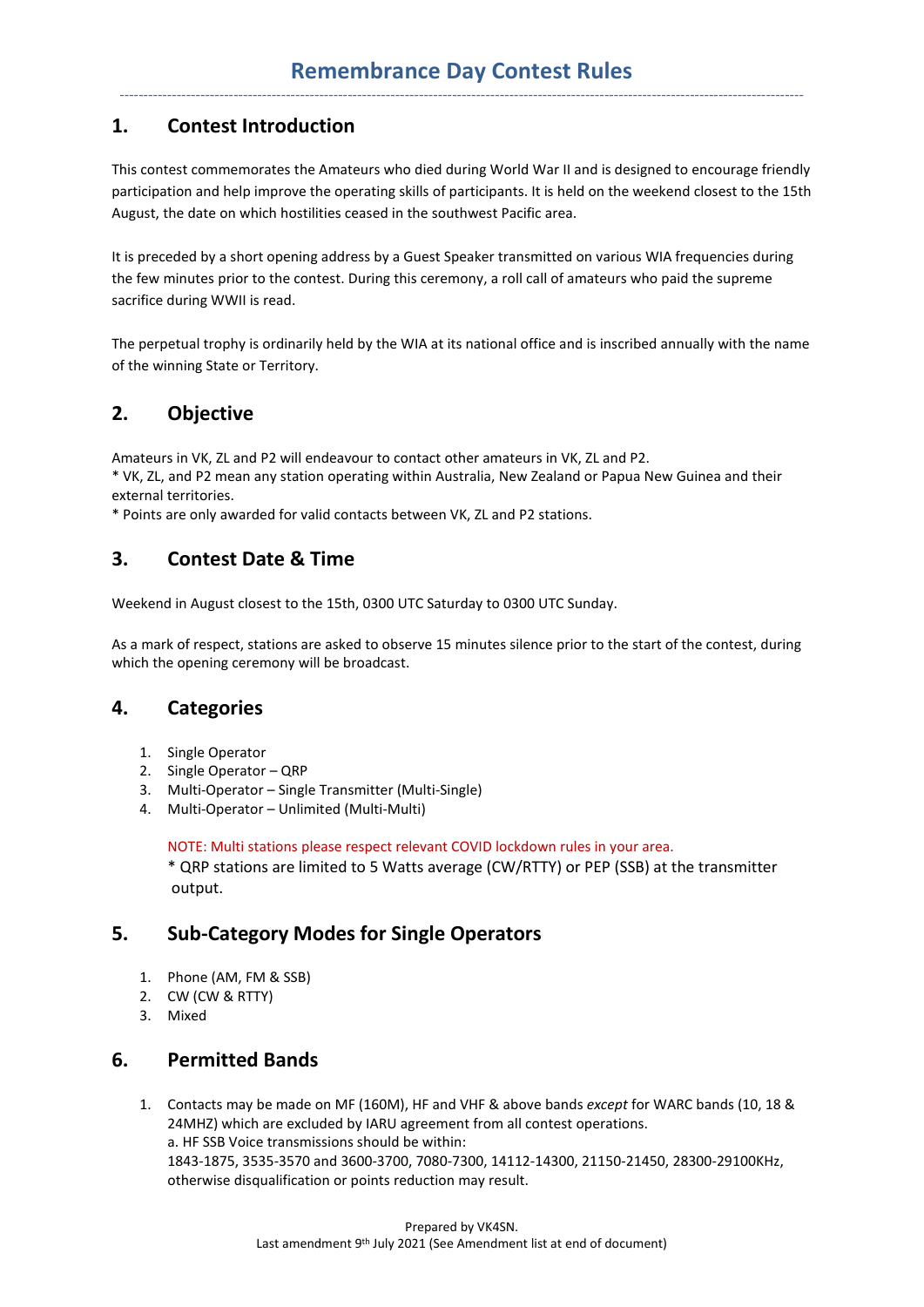# **7. Multi-operator Stations**

- 1. Multi-operator *single transmitter* stations
	- a. Are only allowed one transmitted signal on air at any time.
- 2. Multi-operator *Unlimited* stations
	- a. Are only allowed two transmitted signals on any band, one per Phone and one per CW as per rule 5.1 and 5.2.
	- b. Simultaneous transmissions on different bands are permitted.
- 3. Multi-operator stations are mixed mode only.

#### **8. Teams**

- 1. A team can consist of only one of the following two options.
	- a) Three single operator stations
	- b) Two single operator stations and one multi-single station
- 2. A team can consist of stations located anywhere in VK, ZL, or P2.
- 3. An operator can only be included in one team.
- 4. Clubs may enter multiple teams of 3 call-signs.
- 5. The 'Team Leader' MUST nominate his team to the Contest Manager before the start of the contest. Email to vk4sn@wia.org.au with the subject "RD Team Submission".
	- a) Nominations must include the Callsigns and Operators Name. Where multiple teams from one club are submitted, it is suggested to use Team Names, example: Tazzie Devils
	- b) The Team leader must supply postal details for receipt of any awards.
	- c) Once the contest has started, team members cannot be changed.
- 6. The winner of the team initiative will be the highest combined score from any one team.
- 7. Team scores are not included in the determination of the winning state.

#### **Team scenario 1.**

A station and two of their friends operate in the contest from their respective home QTH and participate in the contest and submit their logs in the normal manner. They are eligible for any awards in the category they entered as single operators. The contest manager was notified that these 3 stations want to form a team. Their scores are tallied together and that is the team score.

#### **Team scenario 2.**

A multi-single club has 2 operators who wish to work from their home QTH. The 2 single operators and the multi-single club contest and submit logs in the normal manner. They are eligible for any awards in the category they entered. The contest manager was notified that these 3 stations want to form a team. The 2 single operators and the club multi-single stations scores are tallied together and that is the team score

# **9. Contacts**

- 1. Suggested Call: "CQ RD", "CQ Contest", or "CQ Test"
- 2. Exchange: A valid exchange consists of RS(T) followed by a number as follows:
	- a. For a single operator, the number of years you have been a licenced Ham. For example, if this is your  $1^{st}$  year as a ham then you will sign RS(T) 001. Round off to the nearest whole number. All zeros are not accepted.
	- b. For a multi-op or club station, the number of licenced years of the longest licenced Amateur present at the start of the contest.
- 3. On all bands, stations may be contacted at intervals of not less than THREE hours since the previous contact on that band and mode.
	- a. FM & SSB count as one mode, as does CW & RTTY count for the CW mode. Therefore, one cannot QSO with a station in FM and work them on SSB on the same band before the three hours is up.
- 4. No cross-band contacts are allowed.
- 5. Exchange of contact information via satellites, telephones, repeaters, Echolink, IRLP, or the internet is not in the spirit of the contest and is banned.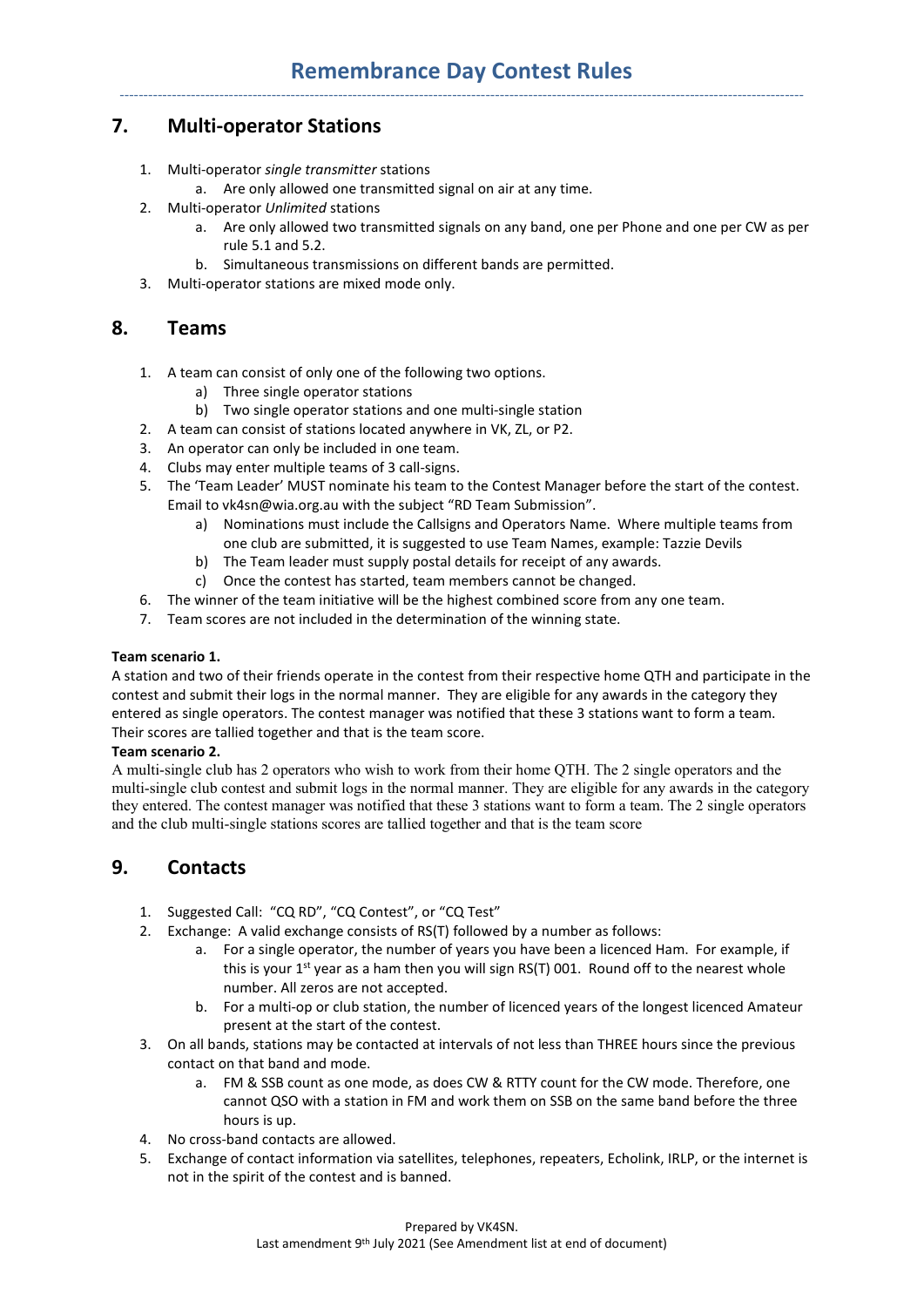- 6. Contacts via satellites are not allowed for scoring purposes.
- 7. Contacts within the same call area are permitted.

### **10. Scoring**

- 1. On 160 metres two points per completed valid contact.
- 2. On 23cm or higher bands two points per completed valid contact.
- 3. On all other bands one point. (No WARC bands allowed)
- 4. On CW and RTTY, irrespective of band, double points.
- 5. All scores obtained by the *transmitting station* between 0100 and 0600 LOCAL time, are tripled.

### **11. General Rules**

- 1. W.I.A. General Rules for All Contests apply unless otherwise specified.
- 2. All operators of single operator stations must perform all operating and logging without assistance. a. Use of clusters, Skimmers, and /or SDR Technology is allowed.
- 3. Holders of more than one licence or callsign MUST use only ONE callsign for the contest duration.
- 4. Fully automated operation is not permitted; however, computers can be used for logging or CW or RTTY reception and/or keying.
- 5. All operations must be in accordance with the band plan for the band in use, as published in the current edition of the WIA Callbook.
- 6. Any station observed as departing from the generally accepted codes of operating ethics or licence conditions may be disqualified.

#### **7. REMOTE STATION OPERATION** is allowed with the following conditions: (NEW from 2021)

- a. Both receiving and transmitting antennas must be co-located and be in Australia.
- b. If your remote station is interstate, you must sign VKn??/VKn or VKn/VKn??
- c. Points will be allocated to the state you are transmitting and receiving from.
- d. The remote site location must be shown by a maiden head six figure grid square in your soapbox comments.
- e. All calls and exchanges must be obtained through the TX/RX remote site.
- f. Only the remote site can be used during the contest. I.E. Using your personal physical local location for use of local TX/RX operations is banned.

# **12. WW2 ex Military equipment**

- 1. Operators using Ex WW2 equipment will be awarded with a special certificate acknowledging their participation and use of such.
- 2. A declaration with the heading of WW2 Equipment will operate said units within the "ORIGINAL manufactures specified operating conditions", e.g. no mods to boost the output power etc. A copy of the preferred Certificate is available on the on the WIA website at http://www.wia.org.au/members/contests/rdcontest/documents/WWII%20Declaration%202012.pdf
- 3. Please include the declaration with your log submission.

# **13. Log Submission**

- 1. Electronic Logging
	- a. Use of logging software is preferred as the output file will be in Cabrillo format which suits our log checking software. See below for logger links.
	- b. **Submit Log via https://vklogchecker.com or..** VKCL logger will do this for you now.
	- c. Or failing b. above, attach your '*callsign.log'* file to your email to rdlogs@wia.org.au
	- d. Put your callsign in the subject.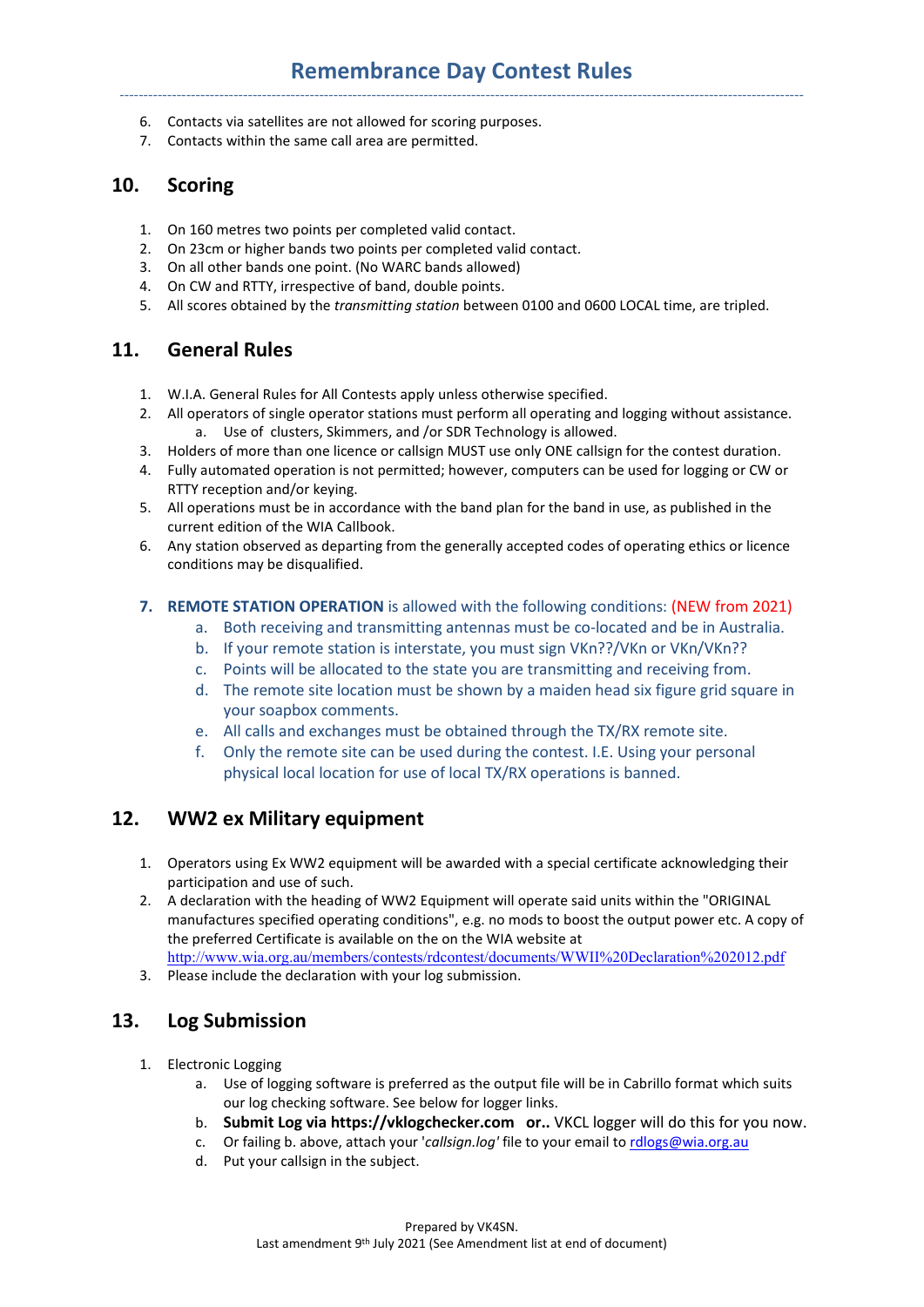# **Remembrance Day Contest Rules**  ------------------------------------------------------------------------------------------------------------------------------------------------

- e. If logs are sent directly to the manager, receipt of your log, will be receipted by the manager. Just to be sure, it is advised that you flag your email for "confirmation of receipt", in which case you will receive two emails acknowledging receipt of the log.
- 2. Paper Logs
	- a. Hand written logs are not preferred, however if sent must be legible and contain no more than 100 contacts.
	- b. Entrants are encouraged to enter the paper logs into a logger after the contest and email the Cabrillo log (*callsign.log*) as indicated above.
	- c. Paper logs should be accompanied by a Summary Sheet showing all the details as per the log example below and nominated team name if used.
	- d. Declaration: I hereby certify that I have operated in accordance with the rules and spirit of the contest; signed & dated. Please supply a contact telephone number.
	- e. Send paper logs and summary sheets to: RD Contest Manager. 43 Jahn Drive, Glenore Grove, QLD 4342. *Do not send logs requiring a signature*! Collection is an hour return drive away and may not be collected before results are finished.
- 3. Then acceptance of .xls, .csv, and .txt files will be *considered* for processing. **DOC(x), MDB or picture files are not accepted**.
- 4. Emailed Logs are to be received by the contest manager no later than **14 days** after the contest ends.
- 5. Paper logs are to be postmarked no later than **5 days** after the contest.
- 6. All logs will be receipted by email or on the website if no email exists for the operator.
- 7. Logs received after the closing date will not be eligible for processing.
- 8. Paper logs will not be returned unless a SASE is forwarded requesting return of the log.
- 9. VK entrants temporarily operating outside their allocated call area, including those outside continental Australia as defined for DXCC, can elect to have their points credited to their home State by making a statement to that effect on their summary sheet or in the 'soapbox' field in the Cabrillo file.

#### **14. Contest Results**

#### 1. **Determination of Winning State or Territory.**

State score = (Total points from logs submitted) divided by (number of licencees in the state or Territory), excluding beacons and repeaters as published in the WIA Callbook for that year.

- 2. Unless otherwise elected by the entrant concerned, the scores of VK0 stations will be credited to VK7, and the scores of VK9 to the mainland call area which is geographically closest. Scores of P2, or ZL will not be included in these calculations, although entrants in those areas are eligible for all certificate awards.
- 3. Results will be published 90 days after the close of the contest on the W.I.A. website and winners announced in AR magazine as soon as practical.

#### **15. Contest Awards**

- 1. Entrants must make at least 25 contacts to be eligible for awards.
- 2. Overall  $1^{st}$ ,  $2^{nd}$  and  $3^{rd}$  place certificates will be posted to recipients.
	- a. Single Operator Phone
	- b. Single Operator CW
	- c. Single Operator Mixed
	- d. Single Operator QRP Phone
	- e. Single Operator QRP CW
	- f. Single Operator QRP Mixed
	- g. Multi-operator Single Transmitter
	- h. Multi-operator Multi Transmitter
	- i. Team
	- j. //Discontinued due to licences not reflecting the licence grade//

The top three foundation scorers regardless of category.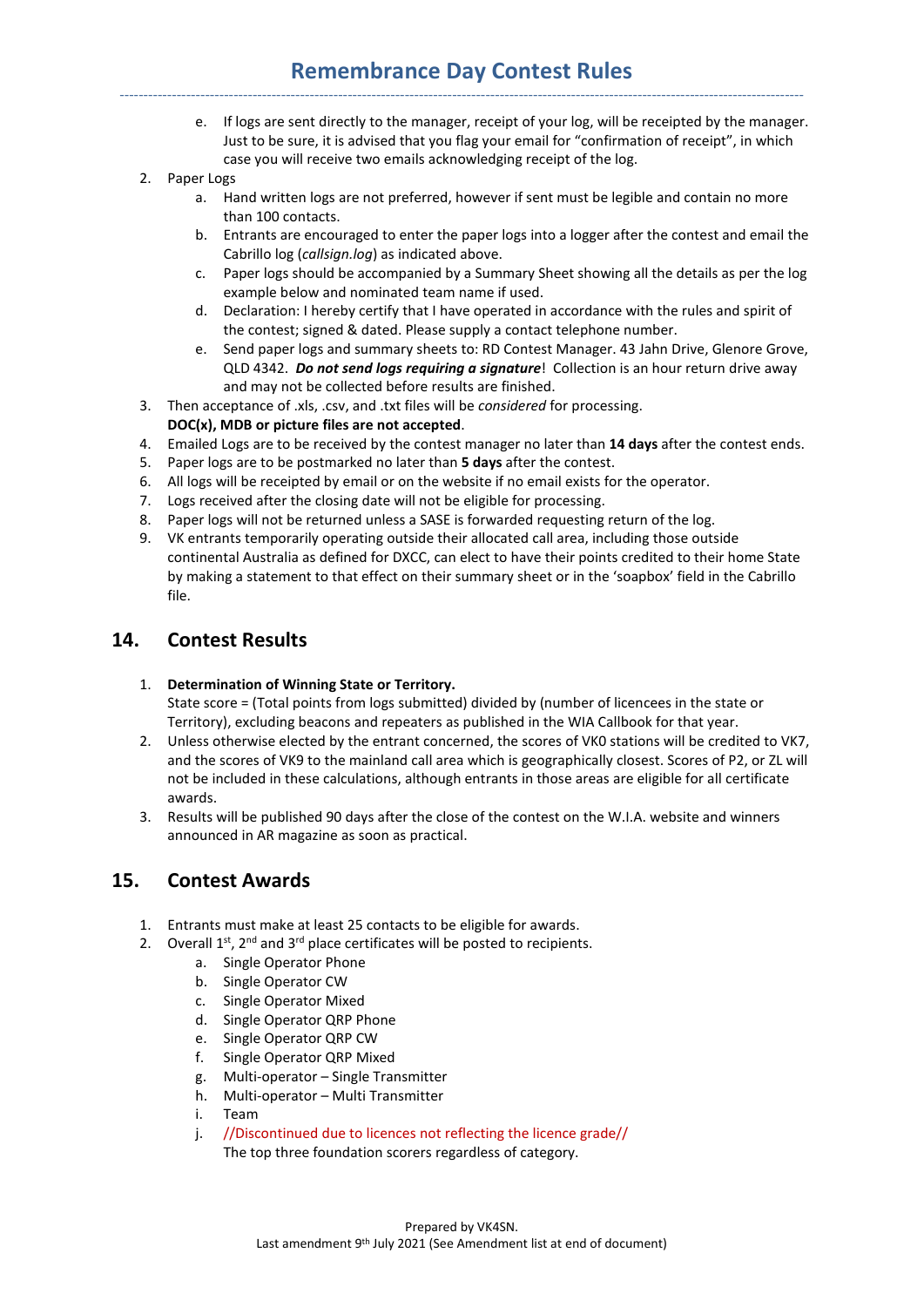## **Remembrance Day Contest Rules**  ------------------------------------------------------------------------------------------------------------------------------------------------

- 3. Certificates will be awarded to  $1^{st}$ ,  $2^{nd}$ , and 3rd placegetters for each VK call area, and ZL & P2. a. Categories "a" through "f" as above.
- 4. Participants using WW2 ex military equipment will receive a special acknowledgement certificate as well as any certificates gained in winning any section.

#### **16. Example Log**

- 1. Paper logs should be written to resemble the format for Cabrillo, as indicated below.
- 2. Every effort to retype paper logs into a logging program is encouraged.

START-OF-LOG: 3.0 (Options for RD Contest) ARRL-SECTION: DX CONTEST: REMEMBRANCE DAY CALLSIGN: VK7?? CATEGORY-OPERATOR: SINGLE-OP (SINGLE-OP, MULTI-OP, CHECKLOG) CATEGORY-STATION: FIXED (FIXED, MOBILE, PORTABLE) CATEGORY-POWER: HIGH (HIGH, LOW, QRP) CATEGORY-MODE: SSB (SSB, CW, MIXED) CATEGORY-BAND: ALL CATEGORY-TRANSMITTER: ONE (ONE, UNLIMITED) CLAIMED-SCORE: 6 CLUB: Your club OPERATORS: VK7?? NAME: JOHN CITIZEN ADDRESS: 1 STREET NAME ADDRESS: MY SUBURB ADDRESS: MY STATE ADDRESS: MY POSTCODE EMAIL: your email address CREATED-BY: Some ones Contest Log (Ver 1.0.0) SOAPBOX: MY COMMENTS SOAPBOX: QSO: 7000 PH 2017-08-12 0353 VK7?? 59 012 VK3??? 59 003 QSO: 7000 PH 2017-08-12 0358 VK7?? 59 012 VK2?? 59 032 QSO: 7000 PH 2017-08-12 0400 VK7?? 59 012 VK7?? 59 040 QSO: 7000 PH 2017-08-12 0403 VK7?? 59 012 VK2?? 59 027 QSO: 7000 PH 2017-08-12 0407 VK7?? 59 012 VK3??? 59 007 QSO: 7000 PH 2017-08-12 0410 VK7?? 59 012 VK3?? 59 051 END-OF-LOG:

# **17. Logging Software**

- 1. Downloads
	- a. VK Contest Log (VKCL) by Mike Subocz VK3AVV, Link
	- b. John Drew VK5DJ RD logging program Link
	- c. SD Logger by EI5DI. See ei5di.com (HF logging only)
	- d. N1MM Support files (City and UDC) from vk4sn dot com/contests/N1MMVK
- 2. Remember to check for updates immediately prior to contests to make sure you have the latest software that will contain up to date scoring and rule changes.